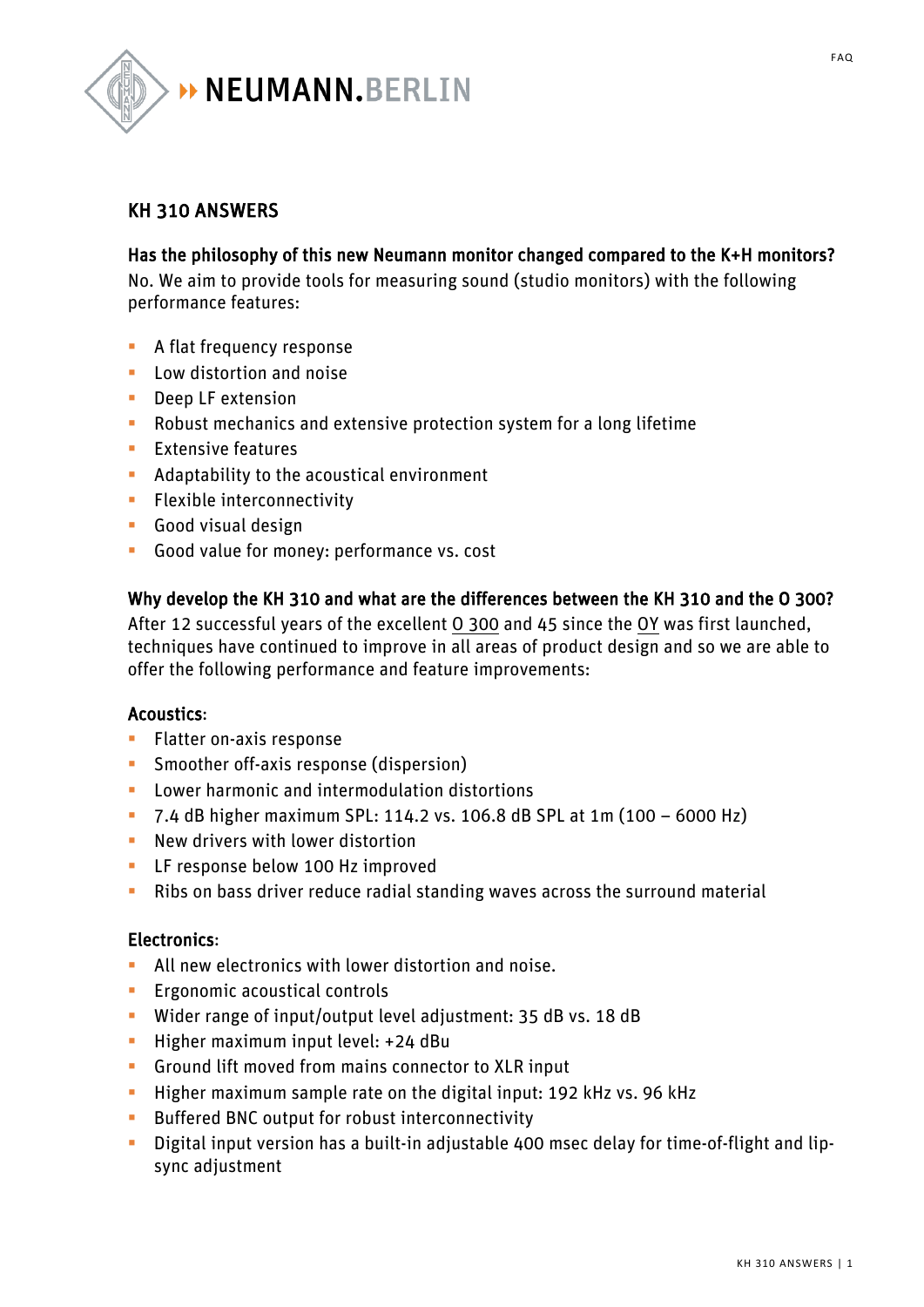

- Delay is adjustable on the rear panel or using AES3 user-bits
- § Switched mode power supply (SMPS) for use all around the world
- § No multipin input

#### Mechanics:

- § Neumann branding for increased international recognition
- New cabinet design to reduce structural resonances
- Recessed midrange driver to reduce accidental damage
- **•** Dimmable bi-color front panel Neumann logo
- Latest manufacturing techniques
- Lab approvals for CE, UL/CSA, FCC, and CCC

The result is a step change in overall product performance.

## The KH 310 uses a wide range power supply. Isn´t that worse than a standard transformer power supply?

The switched mode power supply has the advantage of allowing the KH 310 to be taken anywhere in the world without having to use step-up or step-down transformers. Additionally this type of power supply is more robust to poor quality mains supplies (voltage fluctuations) as the input voltage is converted to a stable dc supply not stepped down based on a fixed transformer turns ratio. The SMPS is also designed to be able to deliver a more stable voltage supply, for example a very high current delivery is required for high level impulsive sound such as kick drums and so with a stiffer power supply from an SMPS the result is a more solid bass impulse reproduction. Also mains hum (50/100 Hz or 60/120 Hz) commonly seen in linear transformer designs is avoided. On the other hand, designing the supply is harder but we have managed to achieve a very good performance, plus the benefits just mentioned.

#### Why don´t you have a transformer-balanced input stage in the KH 310?

There is no transformer-balanced input version of the KH 310 because our electronicbalanced inputs are very robust to electrical noise, especially when use in combination with the ground lift switch. Also the common-mode rejection ratio of the KH 310 electronic-balanced input stage is very high so induced signals on the cable are reduced at the input and not amplified by the subsequent KH 310 electronics. Finally, there is little demand from customers these days.

#### Why is the x-over frequency fix at 80 Hz

Adding a subwoofer to a loudspeaker has a couple of advantages which are:

• Lower cut off frequency (18 Hz, -3 dB)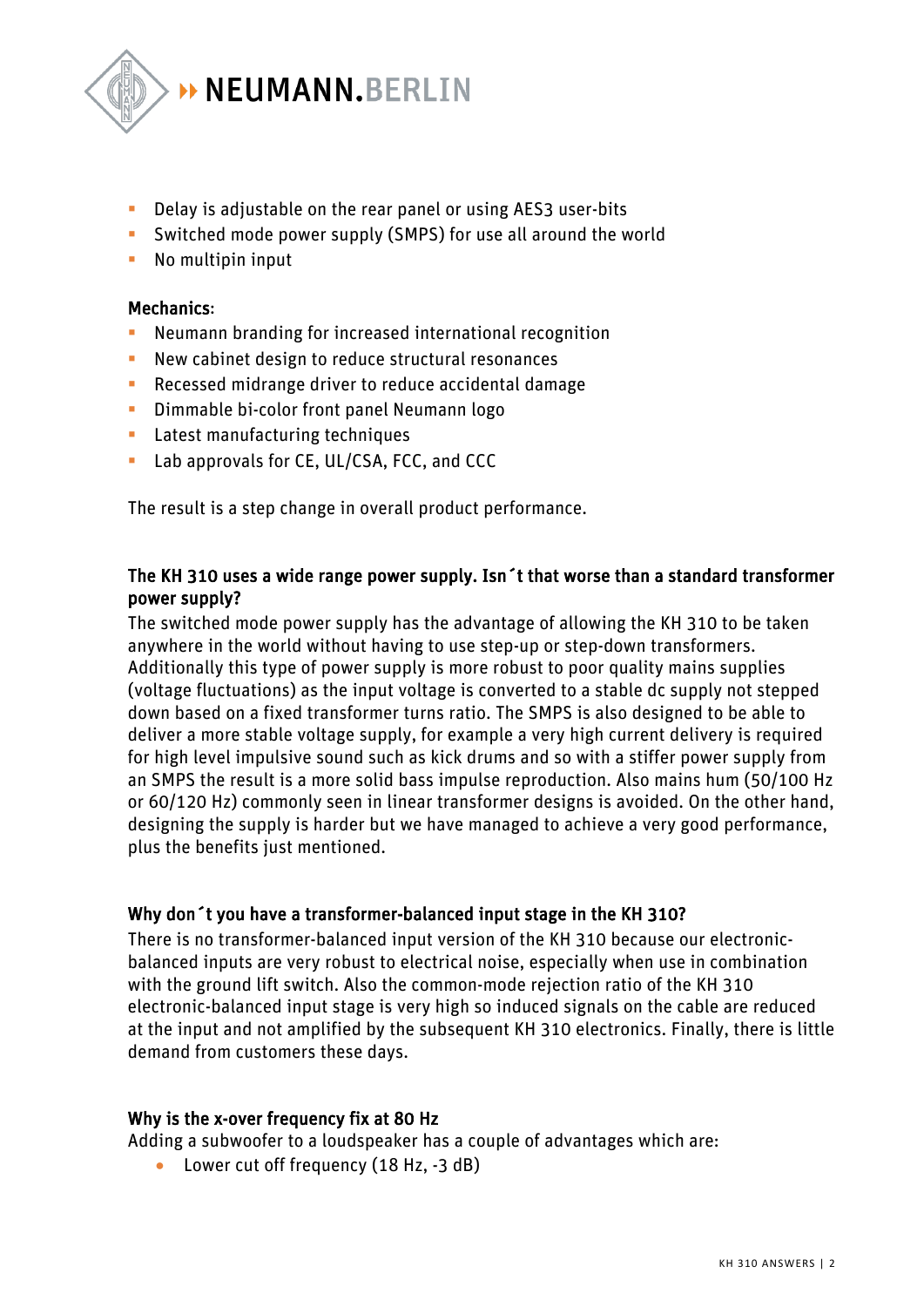

• More freedom regarding placement

The directivity of a loudspeaker is quite omnidirectional at low frequencies. This leads to reflections at the front wall which interferes with its direct signal. This interference leads to strong cancelations in the frequency response and should be avoided.

o Since the lower cutoff frequency of the loudspeaker is increased to 80 Hz, the distance which should be avoided between front wall and loudspeaker is less wide.

distance to be avoided in full range mode:

| <b>KH 80</b> | $0,4$ m $1,5$ m                                           |
|--------------|-----------------------------------------------------------|
| KH 120       | $0,4$ m  1,7 m                                            |
| KH 310       | $0,4$ m  2,3 m                                            |
| KH 420       | $0,4$ m  2,9 m                                            |
|              | distance to be avoided in bass managed mode               |
| <b>KH 80</b> | $0,4$ m  1,0 m                                            |
| KH 120       | $0,4$ m  1,0 m                                            |
| KH 310       | $0,4$ m $$ 1,0 m                                          |
| KH 420       | $0,4$ m $$ 1,0 m                                          |
|              | The subwoofer should be placed directly at the front wall |

- Higher max SPL
- Less harmonic distortion
- Less intermodulation distortion
- More flexibility with acoustical controls
- Possibility for lateral room mode suppression with subwoofer placement

The x-over frequency between the loudspeakers and the subwoofer has a significant influence on several acoustical parameters.

This is an overview of how a decrease of the x-over frequency influences these parameters

| <b>PARAMETER</b>                  | <b>SYSTEM PERFORMANCE</b> |
|-----------------------------------|---------------------------|
| <b>MAX SPL</b>                    | drops                     |
| <b>GROUP DELAY</b>                | <b>Increases</b>          |
| LOCALIZATION                      | decreases                 |
| <b>THD</b>                        | <b>Increases</b>          |
| <b>INTERMODULATION DISTORTION</b> | <i>ncreases</i>           |

We've carefully chosen a x-over frequency which leads to the best compromise between these advantages and disadvantages of higher and lower x-over frequencies.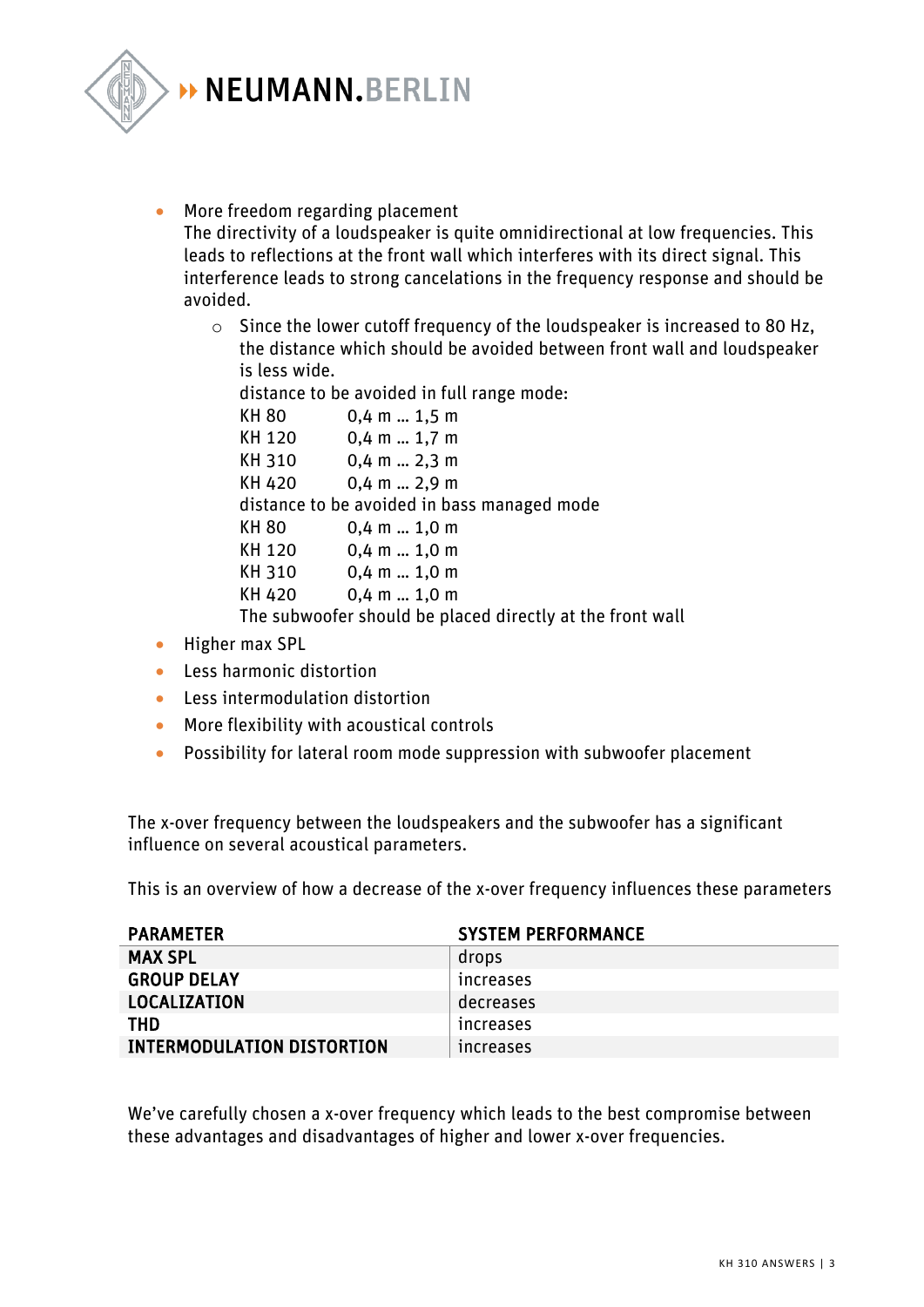

As long as the x-over frequency is below the natural cut off frequency of the loudspeaker this relationship is valid for all loudspeakers.

However, depending on the acoustical circumstances inside the room it might be useful to change the x-over frequency. This can for example be the case if the subwoofer stimulates a strong room mode at e.g. 80 Hz while the monitor doesn't. In this case it would help to reduce the x-over frequency.

By having a close look at just some of these relationships users are often inclined to weight these parameters high which then leads to an either increase or decrease of the xover frequency.

To achieve the best acoustical performance of the system in the by far most conditions we decided to define the x-over frequency at a fixed frequency of 80 Hz knowing that at some rare cases a different frequency may lead to slightly better results.



## Dependency of the x-over frequency in terms of group delay

The lower the x-over frequency is the higher the group delay increase is. This leads to a less tight bass impulse.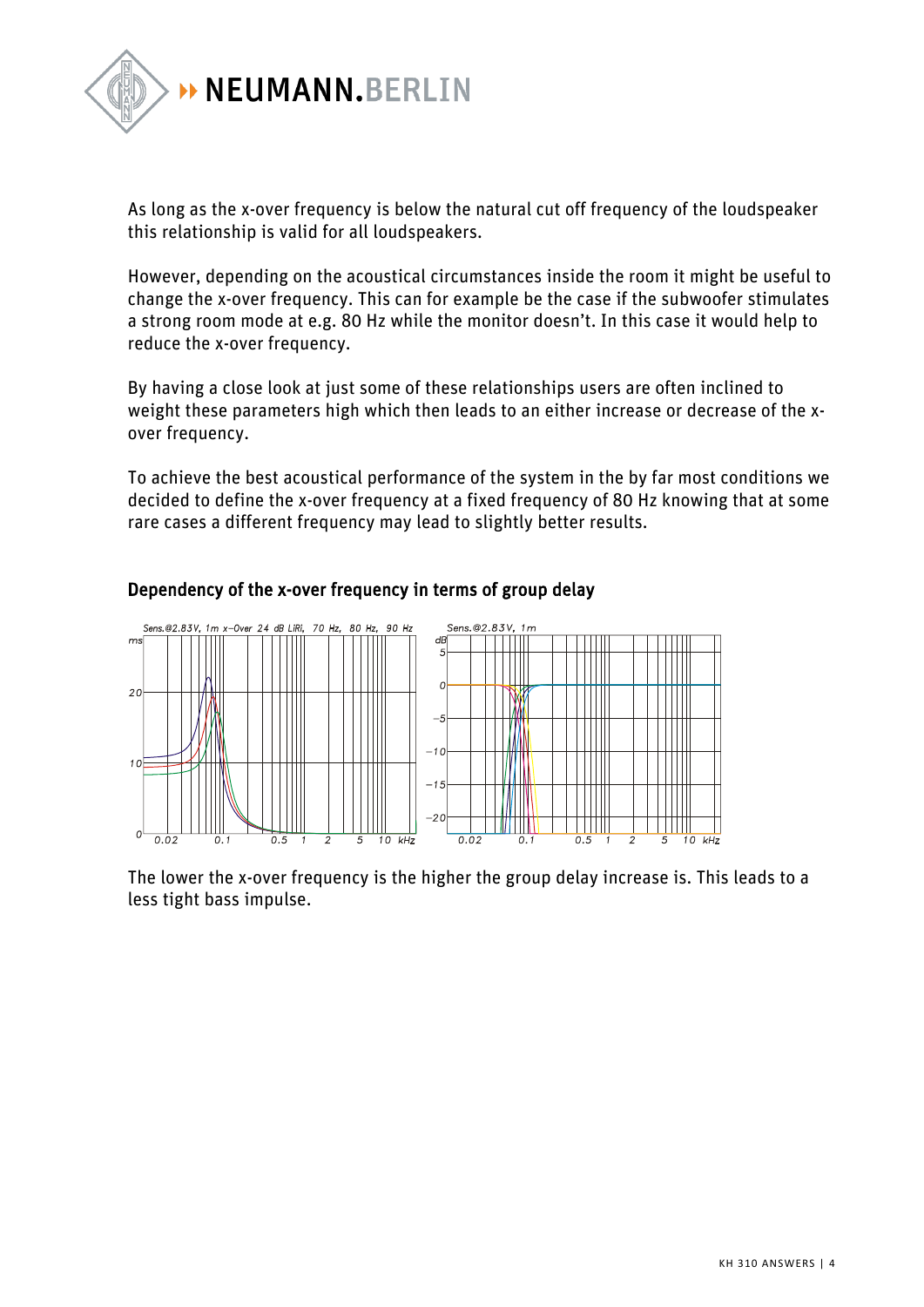

Intermodulation distortion



Total harmonic distortion (at 95 dB SPL in 1 m)



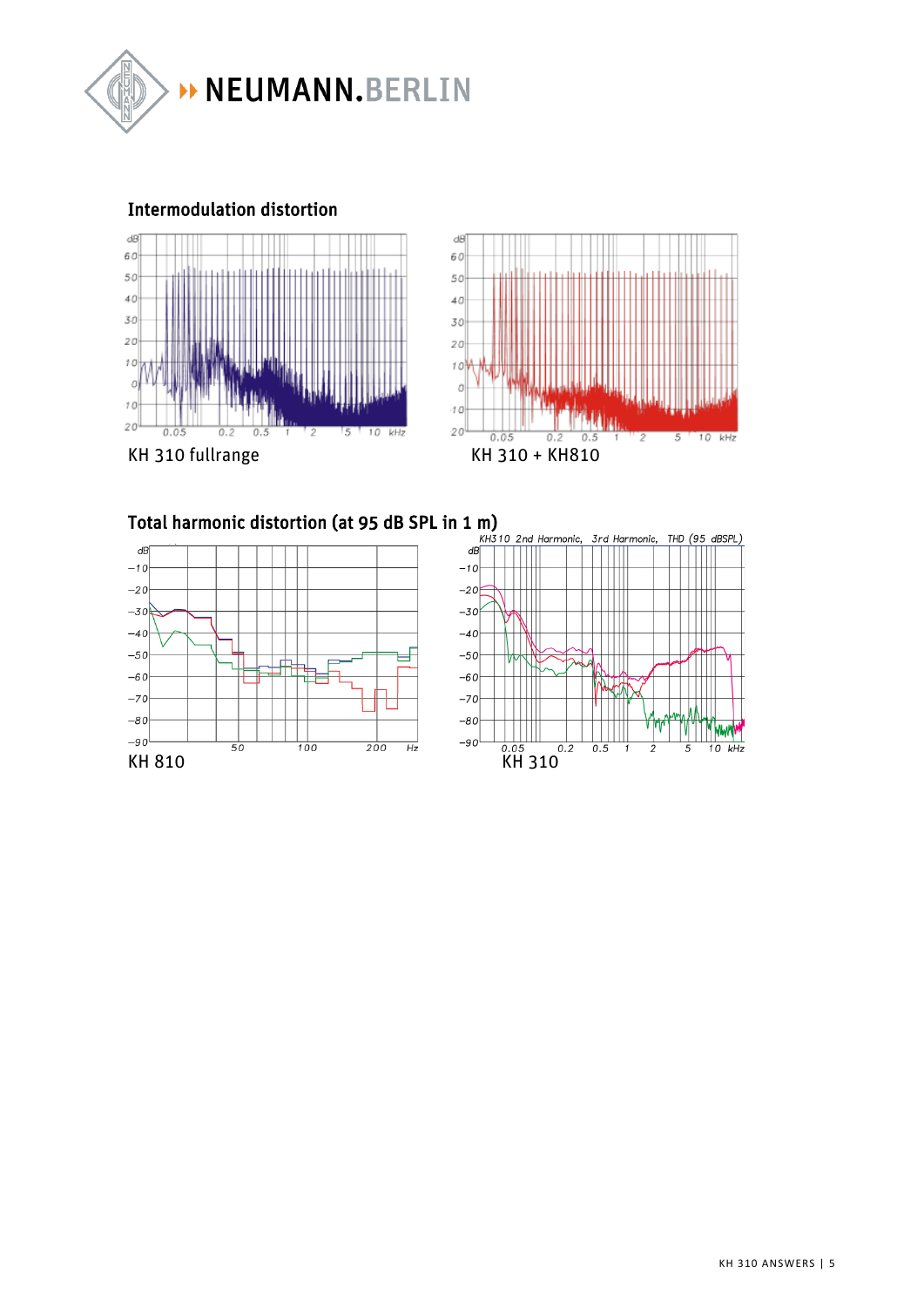

# **NEUMANN.BERLIN**



# **Loudspeaker-Boundary Location**

- Low frequency energy from loudspeakers is omni-directional
- Direct sound combines with reflected sound
- Constructive and destructive interference (comb filtering) results
- **First notch at**  $\frac{1}{4}\lambda$  **is the strongest**
- $\blacksquare$  Move the loudspeaker and/or add a subwoofer
- Also consider the listening position's distance to the back wall  $(1/4\lambda)$
- Also consider other  $\frac{1}{2}\lambda$  cancellations from the side walls, floor and ceiling





# I´d like to have a different color than RAL 7021? What can I do?

Currently we only offer Anthracite (RAL 7021) as a cabinet color. It is NOT recommended to try and paint the cabinet a different color as it would have to be completely disassembled first, painted, and then reassembled. The additional thickness of the newly applied paint can create difficulties in reassembly. Additionally the reassembled product would have to be retested to ensure correct performance according to the specifications. The tools for these measurements are very specialized, not commonly available and hard to set up correctly.

#### Can I use the KH 310 in combination with "O" monitors?

Yes and no. The sound character is very similar so the Neumann KH 310 A / KH 310 D can be used a drop in replacement for the K+H O 300 / O 300 D electronic-balanced (with some exceptions).

Here are some examples:

§ Always use the same loudspeaker model in a stereo pair. Do not use one predecessor product (e.g. O 300) for the left and one KH 310 A for the right as the imaging will not be optimal due to slight magnitude and phase differences between the models.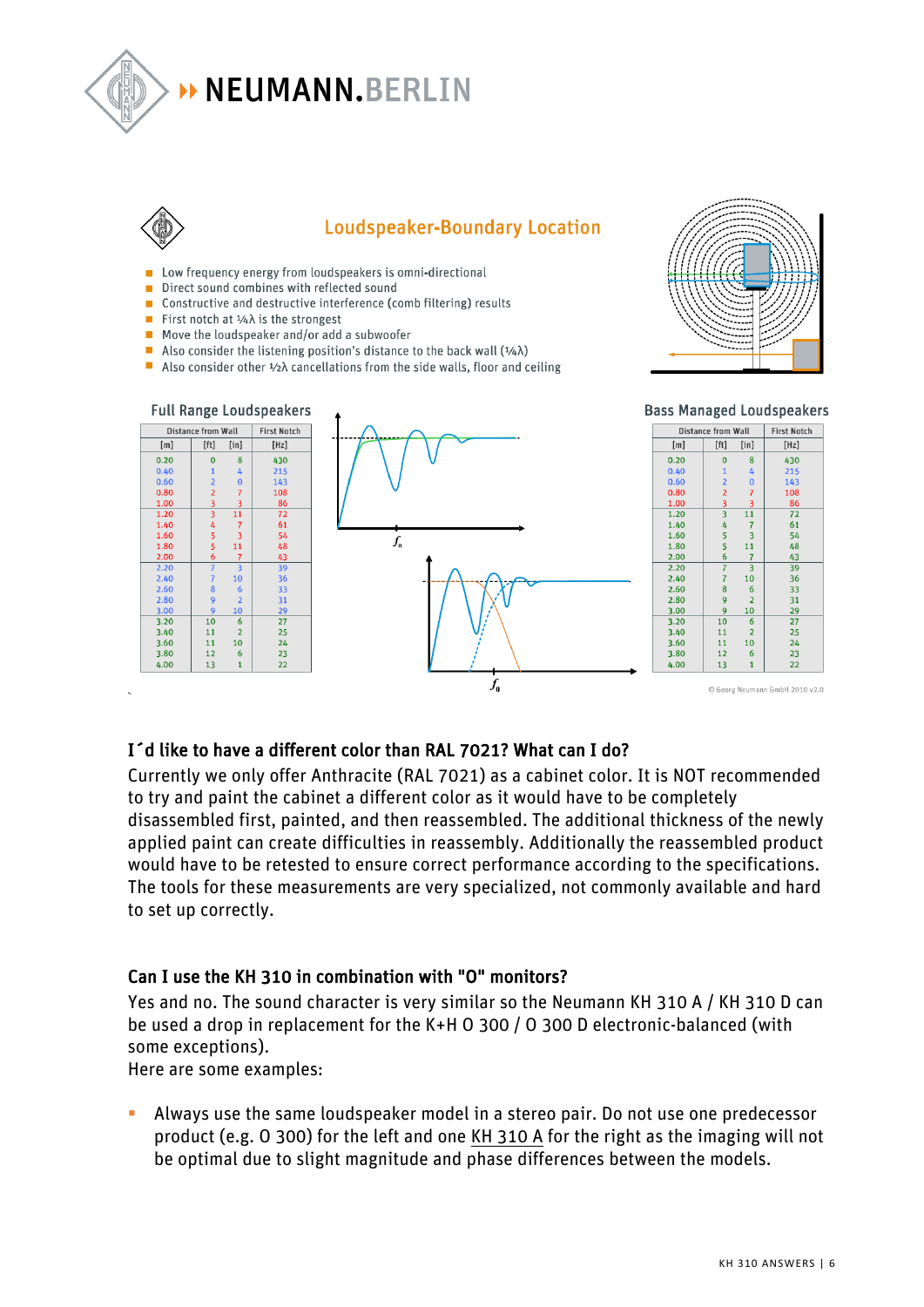

**•** If there is a pair of 0 300 / 0 300 D and the system needs to be extended to a multichannel

5.1 system, simply add three KH 310 A / KH 310 D monitors and a subwoofer if not already present. Then move the O 300s to the rear channels.

**•** If there is a large broadcasting facility with many pairs of 0 300 / 0 300 D, simply start using

KH 310 A / KH 310 D as a direct replacement.

**•** If there is a pair of O 410 and the system needs to be extended to a multichannel 5.1 system, simply add another O 410 for the center and subwoofers if not already present. Then add two

KH 310 A / KH 310 D for the rear channels.

# Can I use the same O 300 / O 198 / O 98 mounting hardware on the KH 310?

Yes. We have ensured that all the existing mounting hardware for the O 300 works on the KH 310 so loudspeaker upgrade costs are minimized.

# Is there a difference in the input sensitivity of an O 300 and a KH 310?

The input sensitivity of the O 300 / O 300 D and the KH 310 A / KH 310 D are not the same. There were sometimes complaints about our loudspeakers having too low a sensitivity when used with consumer equipment, so a wider range of settings on the level controls is being added to all new products. This started with the O 410 midfield monitor, then the O 810 and O 870 subwoofers, next the KH 120 A / KH 120 D nearfield monitor, and now the KH 810 and KH 870 subwoofers. Future product releases will have a similar control set.

The default setting on an O 300 / O 300 D is 0 dB attenuation.

The default settings on a KH 310 A / KH 310 D are:

| Input attenuator | 0 <sub>d</sub> B                           |
|------------------|--------------------------------------------|
| Output level     | ' 100 dB SPL at 1m for a 0 dBu input level |

With these settings the output level of an O 300 / O 300 D is 4.5 dB lower than the KH 310 A / KH 310 D. To get the two loudspeakers playing at the same output level for the same input level (input sensitivity), simple use the input attenuator of the KH 310 A / KH 310 D: turn it down by 4.5 dB (conveniently, –5 dB is marked on the back panel label). This setting means that the KH 310 A /

KH 310 D will generate  $100 - 4.5 = 95.5$  dB SPL at 1 m for a 0 dBu input level.